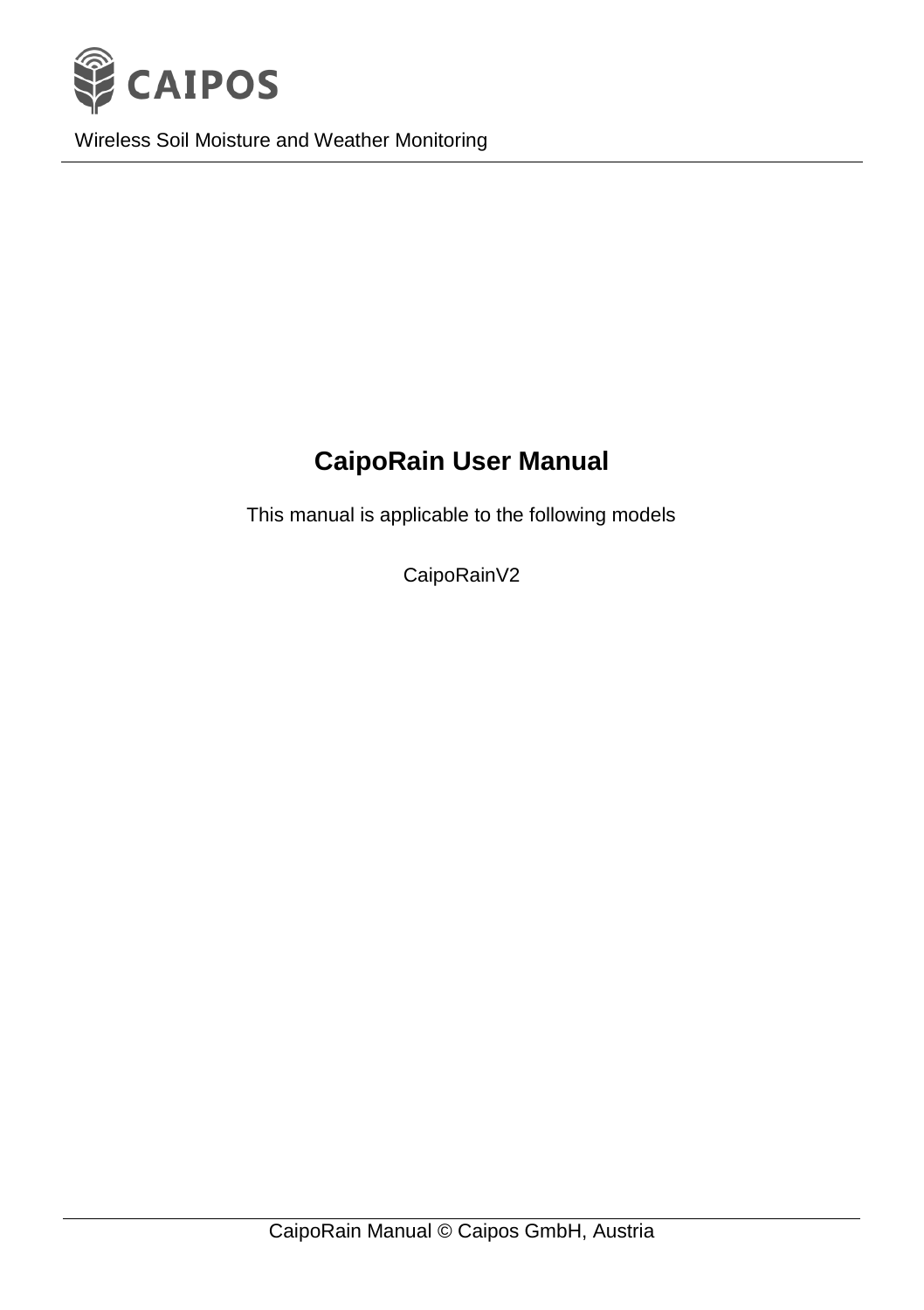

#### **Introduction**

Thank you for purchasing weather station CaipoRain.

This manual contains installation and operation instructions. Read this manual carefully before starting and keep the manual for future reference.

We, Caipos GmbH,

Schillerstr 5, 8200, Gleisdorf, Austria, declare that this product is in compliance with relevant requirements and regulations of directive EN 301 489-1 V1.9.2 ; EN 301 489-7 V1.3.1.

Caipos logos, CaipoBase, CaipoWave, CaipoRain are trademarks or registered trademarks of Caipos GmbH.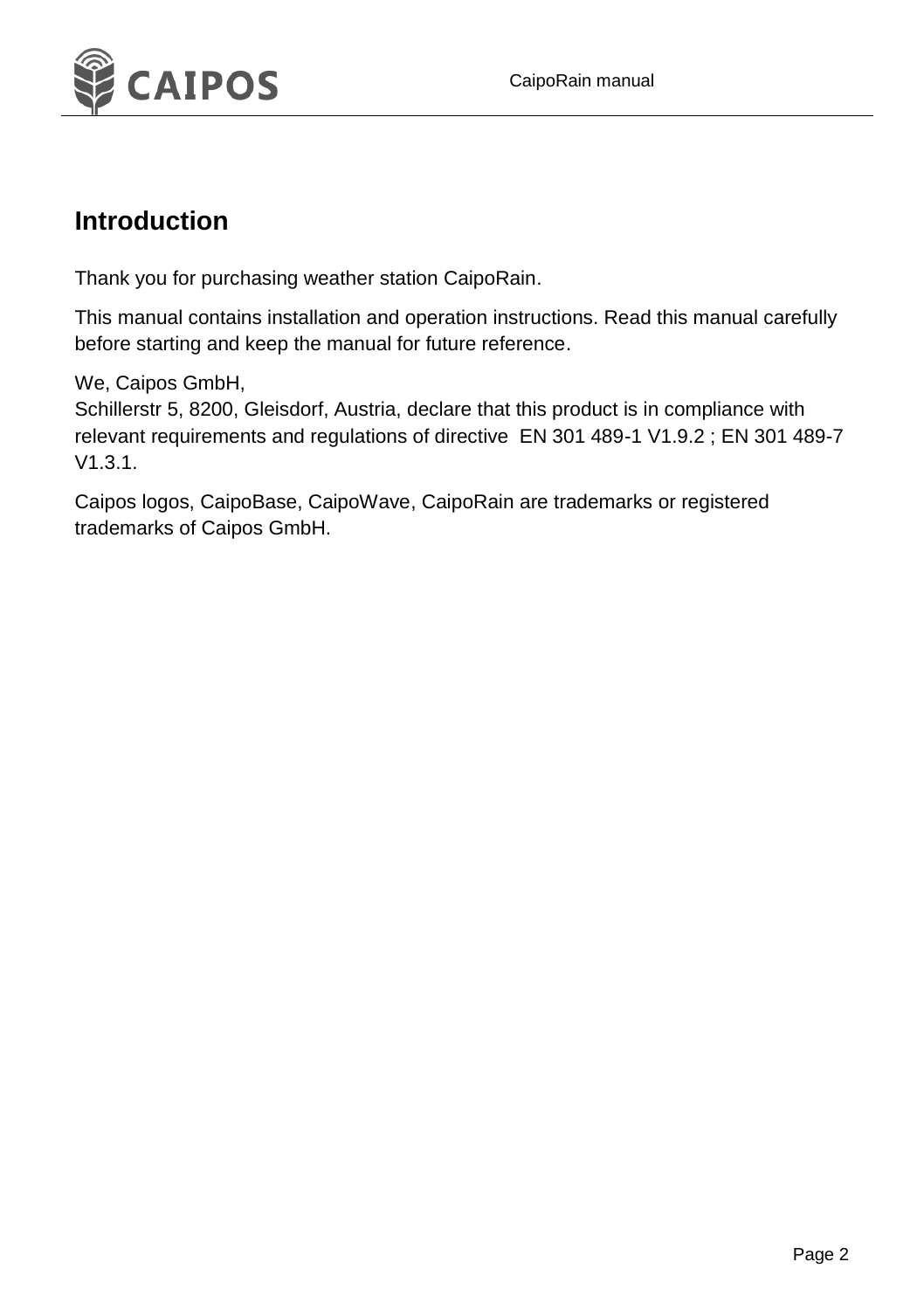

### **Table of Content**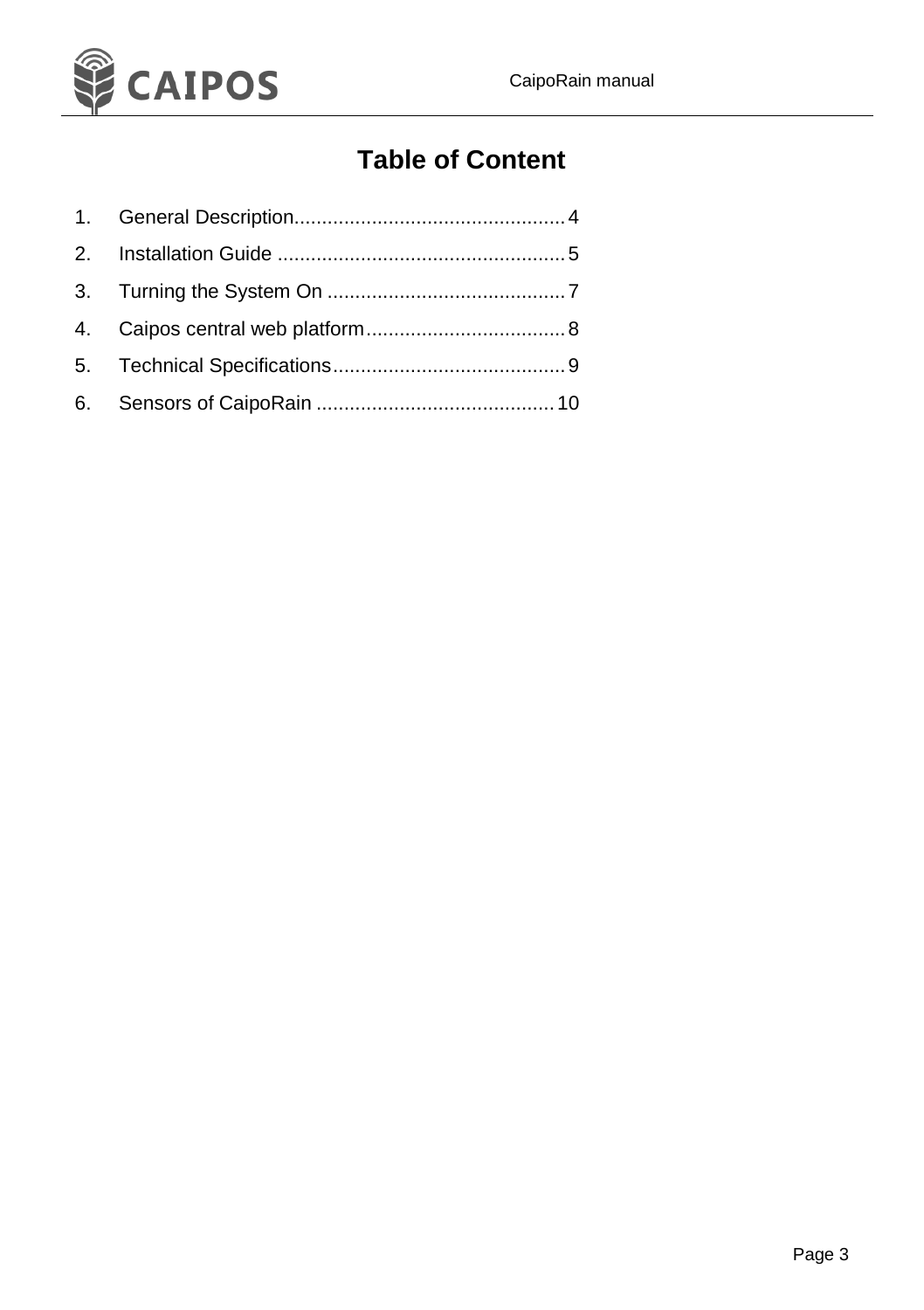

### **1. General Description**





CaipoRain is portable, internet based rain and soil monitoring station. Depending on your configuration, your device may have the following sensors

Precipitation

Soil moisture

Soil temperature

Air temperature and relative humidity

#### Leaf wetness

Internal flash memory allows storing data for up to 8 years depending on interval of measurements. Data is uploaded to the central web platform, where free web space is provided for every station. Web application allows instant access to data of last 5 years. Data older than 5 years is archived and available on request. CaipoBase is delivered completely configured. Customer only needs to insert a SIM card with valid data contract, mount the main unit and install the sensors. CaipoBase is solar powered and maintenance free. For more accurate measurement results rain gauge and solar panel must be cleaned once a year or more often depending on environmental conditions.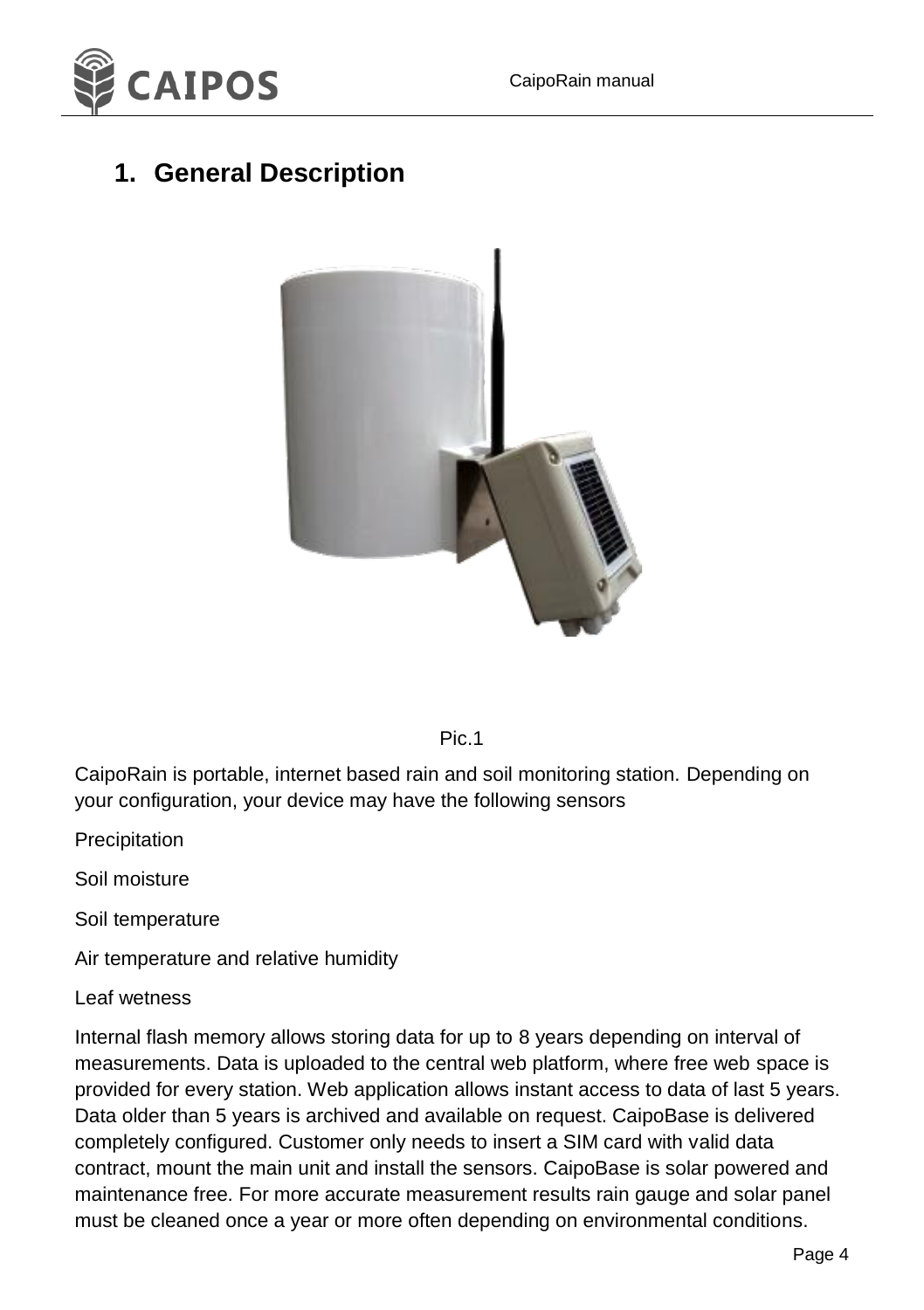

#### **2. Installation Guide**

In order to accurately measure environmental parameters and ensure proper work of solar panel, CaipoRain should be installed in an open area without any obstructions. Perform following steps for easiest installation:

- 1. Find an open unobstructed area where the station will be installed
- 2. Prepare the weather station pole. Pole must be vertically inserted at least 0.5 m deep into the soil to ensure long-term stability



3. Mount CaipoRain enclosure on the pole and tighten 2 screws

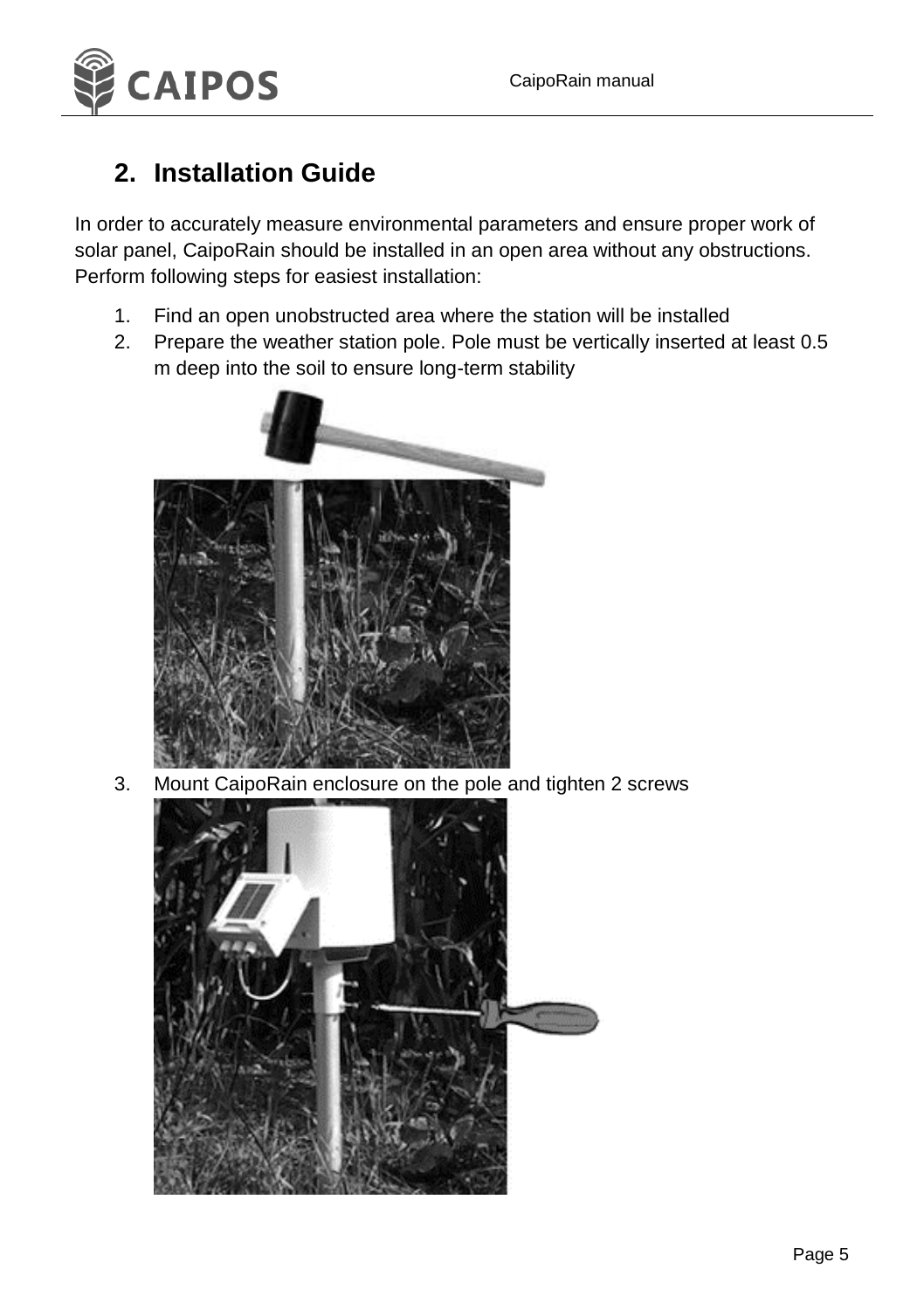

- 4. Direct CaipoBase with solar panel towards the south to receive maximum solar energy
- 5. Install soil moisture sensors into soil at necessary depth
- 6. If leaf wetness sensor is included fix it on the pole or other holder using cable tie or clamps
- 7. If air temperature and relative humidity sensor is included fix on the pole using U-screws included in the package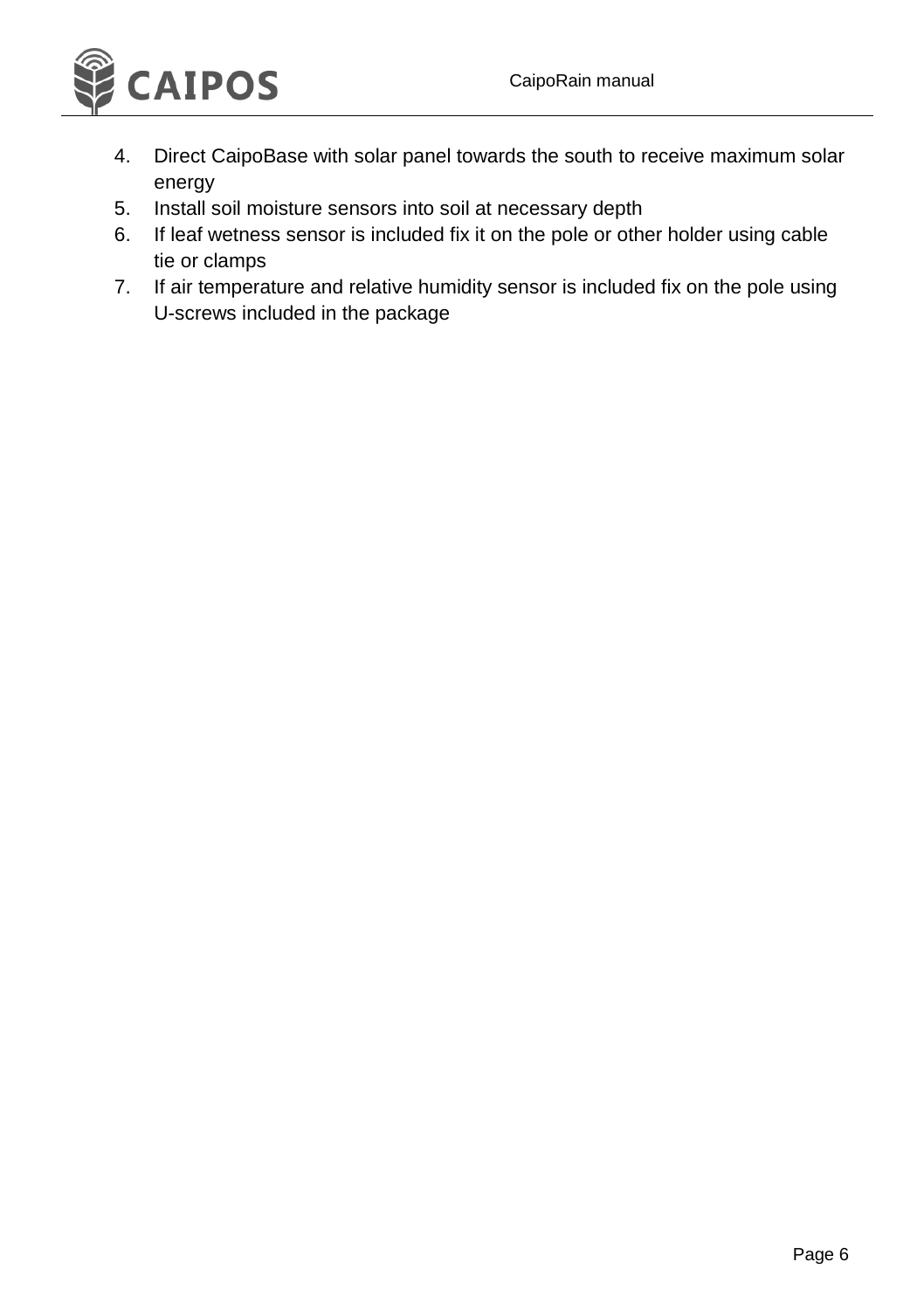

#### **3. Turning the System On**



Pic 3

According to safety regulations CaipoRain is shipped switched off. Following steps must be performed to activate the device

- 1. Prepare a SIM card with valid data contract. Make sure that PIN is deactivated
- 2. Unscrew four screws and open the enclosure
- 3. Install the SIM card into SIM card holder
- 4. Connect solar panel. Solar panel connector marked SOL.
- 5. Connect battery connector. Battery connector marked BAT.
- 6. Close the enclosure carefully by tightening 4 screws.
- 7. Press TST button. CaipoRain starts sending data to the central web platform CaipoWeb
- 8. Create an account and check data as described in section 4

Caution: To avoid discharge of the battery do not switch on the device if solar panel is not connected or in shadow.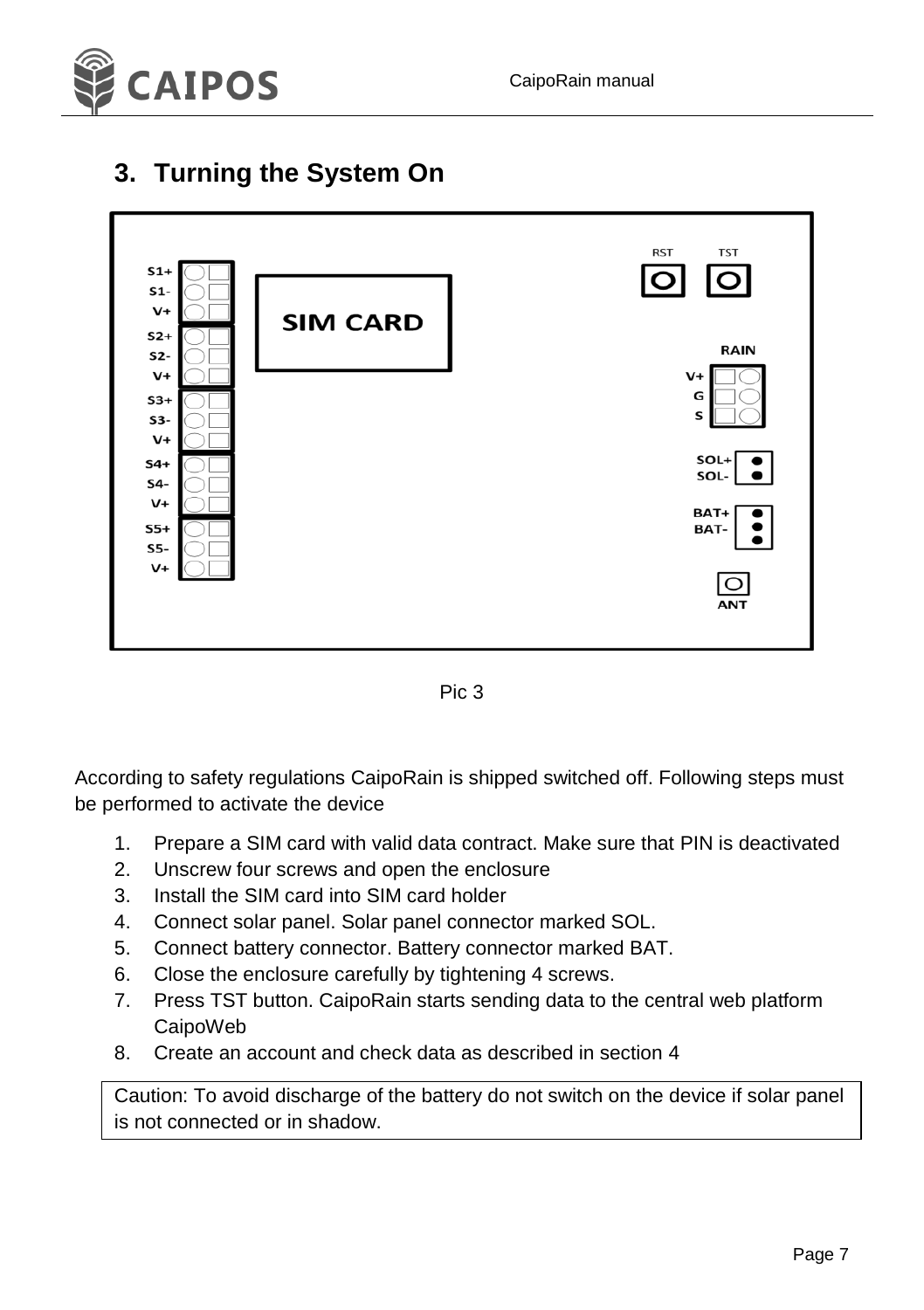

### **4. Caipos central web platform**

For detailed information about Caipos central web platform please refer to www.caipos.com

#### **Creating an Account and Attaching Stations**

Free web space is provided with every delivered system on <http://caipos.com/CaipoWeb/Weather>

In order to access the data on a user account must be created. Any number of base stations can be attached to a single account. To attach a base station to a web account serial number of station and PIN code should be provided. Serial number and PIN code can be found on the registration card supplied with the base station.

#### **Viewing Weather Data**

After creating a user account and signing in at [http://caipos.com/CaipoWeb/Weather,](http://caipos.com/CaipoWeb/Weather/index) weather data of the first station attached to the account is displayed. Data is shown in graphical and tabular format. CaipoWeb allows viewing data of several stations at the same time.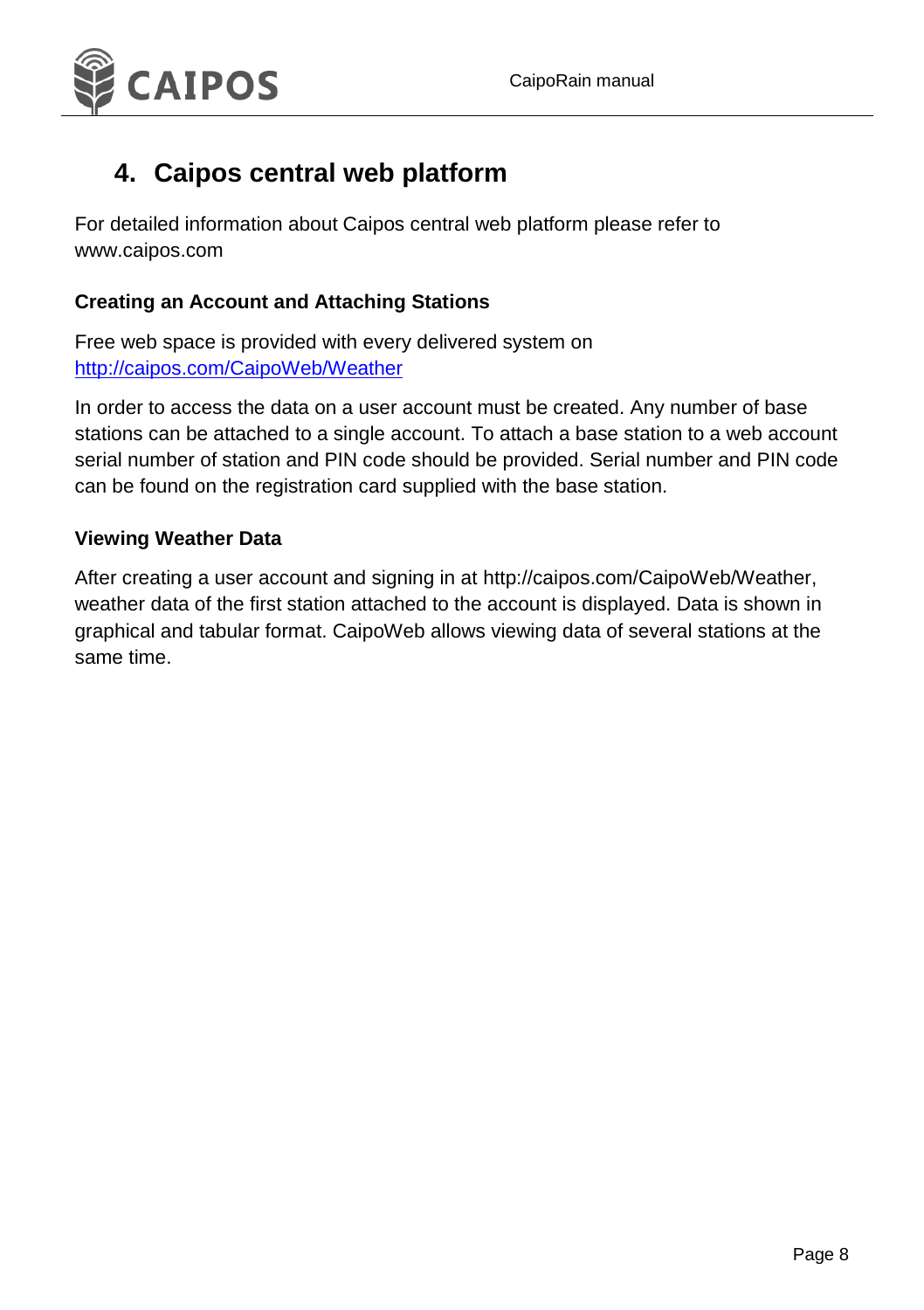



# **5. Technical Specifications**

| Power supply                                 | 3.6 V, 2 Ah NiHM battery pack  |
|----------------------------------------------|--------------------------------|
| Solar panel                                  | 95x65x4.5mm 8V 0.6W            |
| Flash memory                                 | 4Mb (up to 8 years of data)    |
| <b>GSM</b> module                            | Dual QUAD BAND GPRS/EDGE       |
| Max. number of directly connected<br>sensors | 5                              |
| Power consumption in sleep mode              | $20\mu$                        |
| Approximate GSM data transfer volume         | 20 Mb per month                |
| Interfaces                                   | 5 x Analogue, 1 x Rain Counter |
| Operating temperature                        | $-30 - 60$ °C                  |
| Storage temperature                          | $-40 - 60$ °C                  |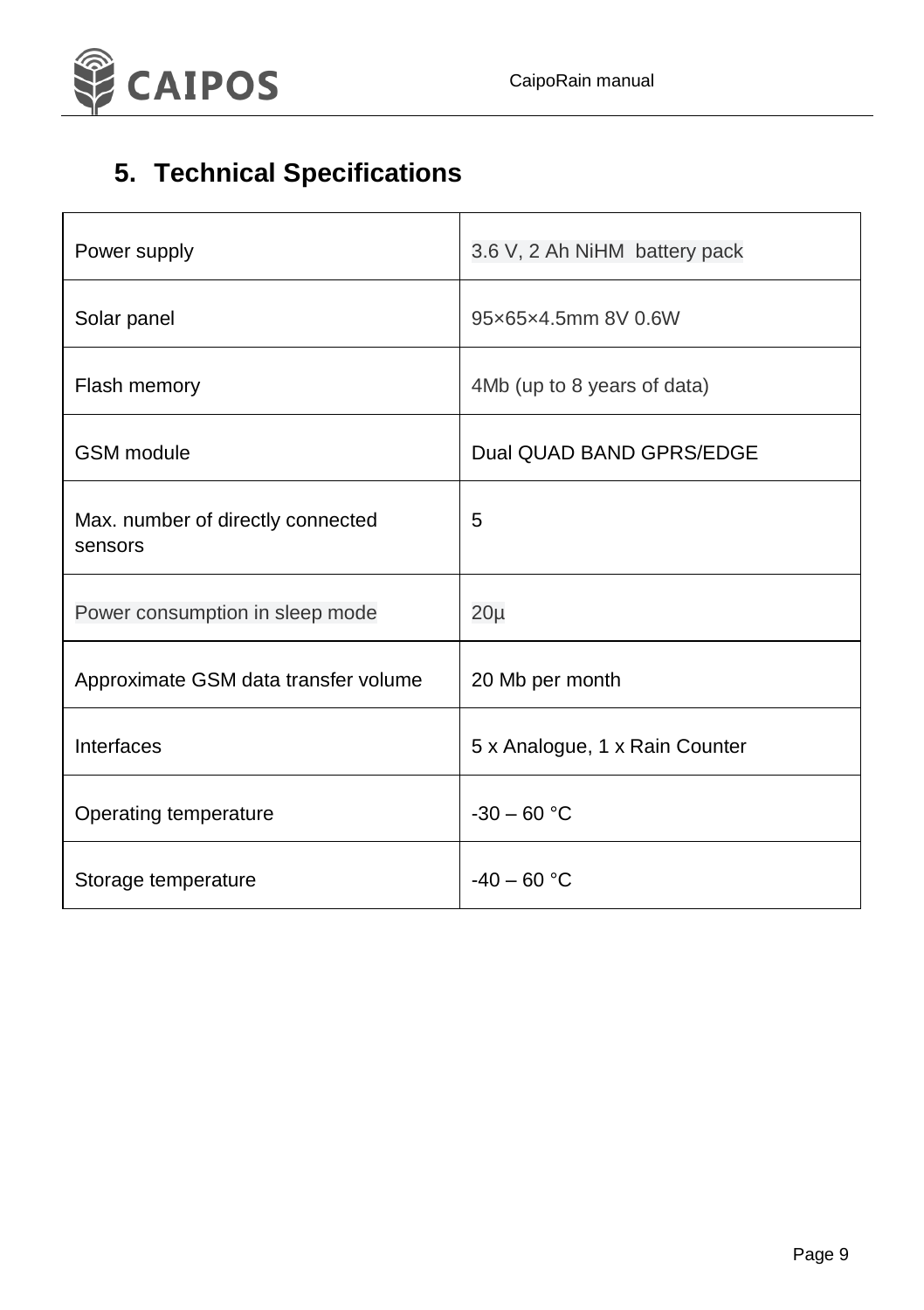

### **6. Sensors of CaipoRain**

Following sensors can be connected to CaipoBase in any combination:

- Soil moisture
- Soil Temperature
- Rain gauge
- Air temperature and relative humidity
- Leaf wetness
- Delta-T PR2/4 soil moisture probe

New sensors are constantly developed. To get the latest information about available sensors please visit [www.caipos.com](http://www.caipos.com/)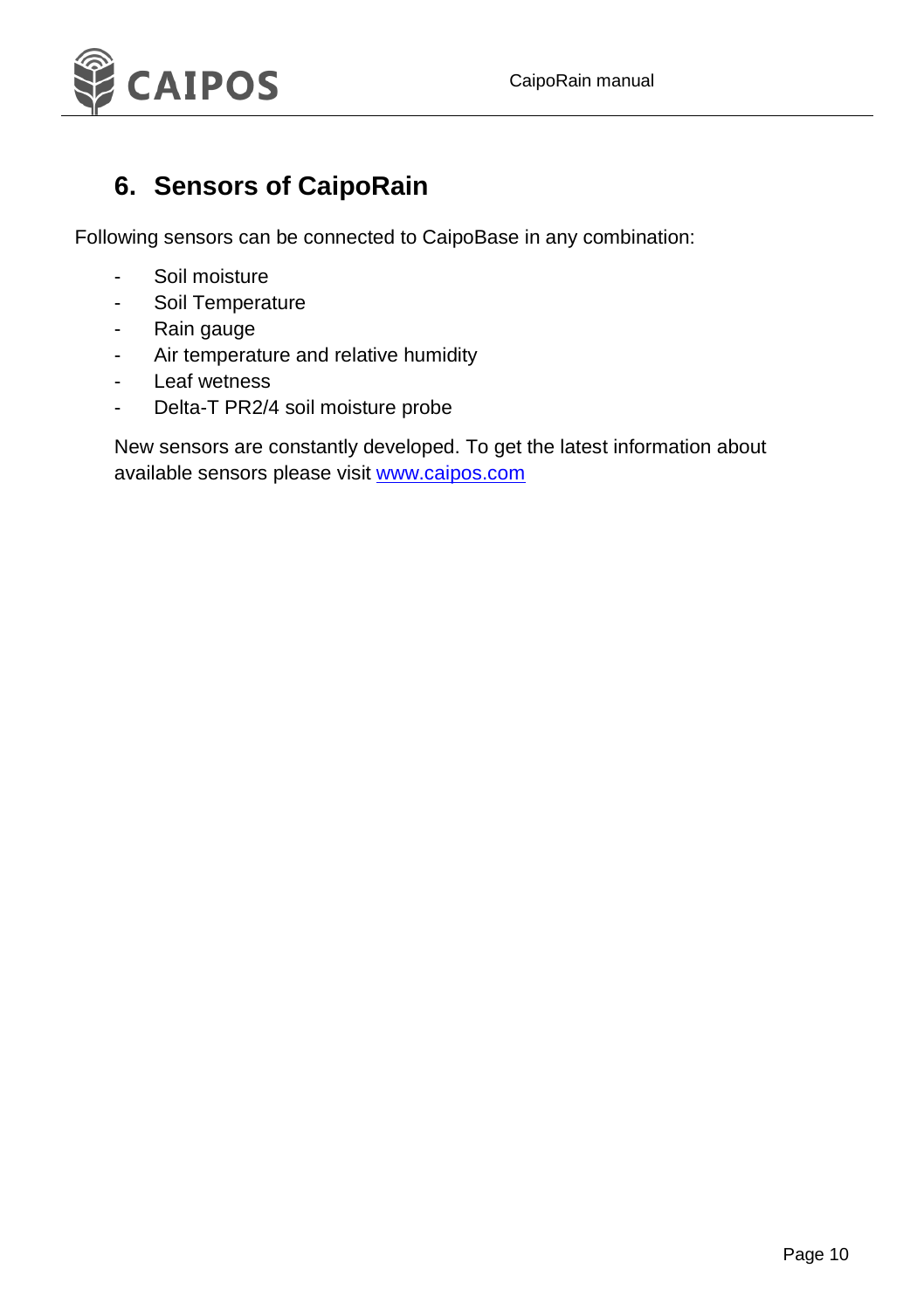

# **7. Troubleshooting guide**

| <b>Problem</b>                                                                                          | <b>Possible reasons and</b><br>solutions                                                                                                                                                                                                                                                                                                                                                                                                               |
|---------------------------------------------------------------------------------------------------------|--------------------------------------------------------------------------------------------------------------------------------------------------------------------------------------------------------------------------------------------------------------------------------------------------------------------------------------------------------------------------------------------------------------------------------------------------------|
| Station does not send data to web site                                                                  | Check that GPRS data transfer is<br>$1_{-}$<br>activated for CaipoRain SIM card<br>by opening a web page using<br>mobile phone with CaipoRain SIM<br>card<br>Check that PIN code for<br>$2^{\circ}$<br>CaipoRain SIM card is deactivated<br>3.<br>Press TST button and observe the<br>blinking of LED. If it does not start<br>to blink try to replace the battery. If<br>it blinks once a second and then<br>blinks fast check items 1 and 2<br>again |
| Some of connected sensors appear on<br>web site in the sensor list but do not have<br>valid data values | 1.<br>Check that sensor are properly<br>connected and not damaged<br>Send problematic sensors to<br>2.<br>service                                                                                                                                                                                                                                                                                                                                      |
| Station stopped sending data                                                                            | Check if you have a low battery<br>1.<br>warning on the web site. If battery<br>is low check that solar panel is<br>connected, oriented to south and<br>not obstructed from sun light<br>Check the SIM card as described<br>2.<br>in previous section                                                                                                                                                                                                  |